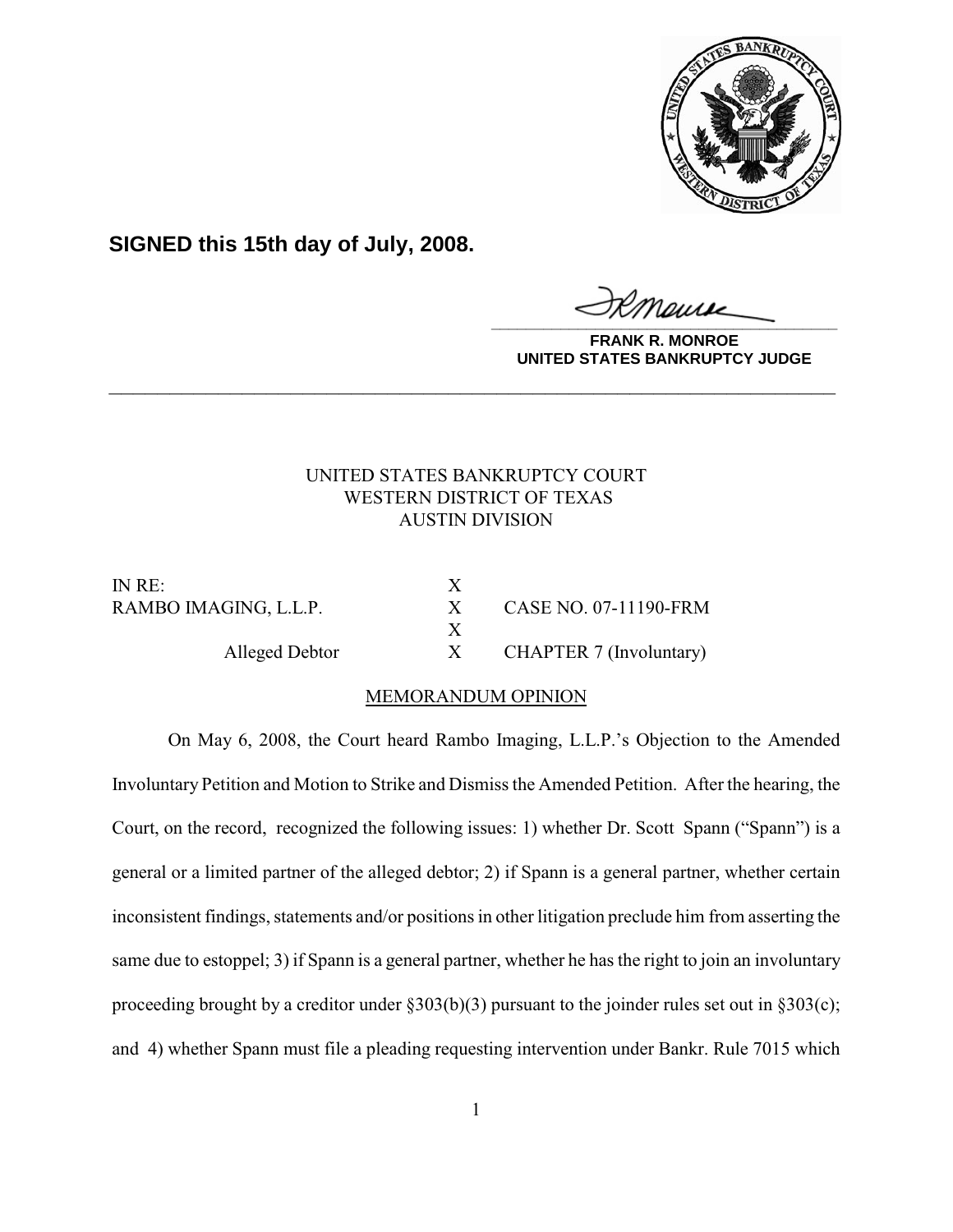requires certain types of amendments be made only upon leave of court. The Court stated it would treat the Motion to Strike and Dismiss the Amended Petition as a summary judgment motion and requested that the pleadings in the state court litigation germane to the state court's finding that Spann was a limited partner be provided to the Court as the Court noted "that the defendants may have made judicial admissions in that case that they were limited partners." The Court gave the parties twenty (20) days to provide the requested documents and brief the issue. The Court stated at the hearing that it would limit its initial ruling to whether Spann is a limited or a general partner (including the issue of estoppel) for purposes of §303 and rule on the other issues when necessary.

This is a matter which arises under Title 11 and in a case under Title 11. It is therefore, a core proceeding under 28 U.S.C. §157(b)(2). This Court has the jurisdiction to enter a final order under 28 U.S.C. §1334(a) and (b), 28 U.S.C. §157(a) and (b)(1), 28 U.S.C. §151, and the Standing Order of Reference of the United States District Court for the Western District of Texas referring all bankruptcy matters to the Bankruptcy Court.

### Background

Strasburger & Price filed this involuntary case on July 2, 2007. The alleged debtor filed an answer to the involuntary on September 6, 2007. The alleged debtor then filed a Motion for Summary Judgment on February 19, 2008 claiming that Strasburger & Price's claim was the subject of a bonafide dispute. The Court held a hearing on this Motion for Summary Judgment on March 26, 2008. That same day an Amended Involuntary Petition was filed in which Spann joined as a petitioner under §303(b)(3) alleging standing as a general partner. The Court granted the Motion for Summary Judgment and dismissed Strasburger & Price as a petitioning creditor. Strasburger & Price has filed a Motion for Reconsideration of this Order which is currently pending.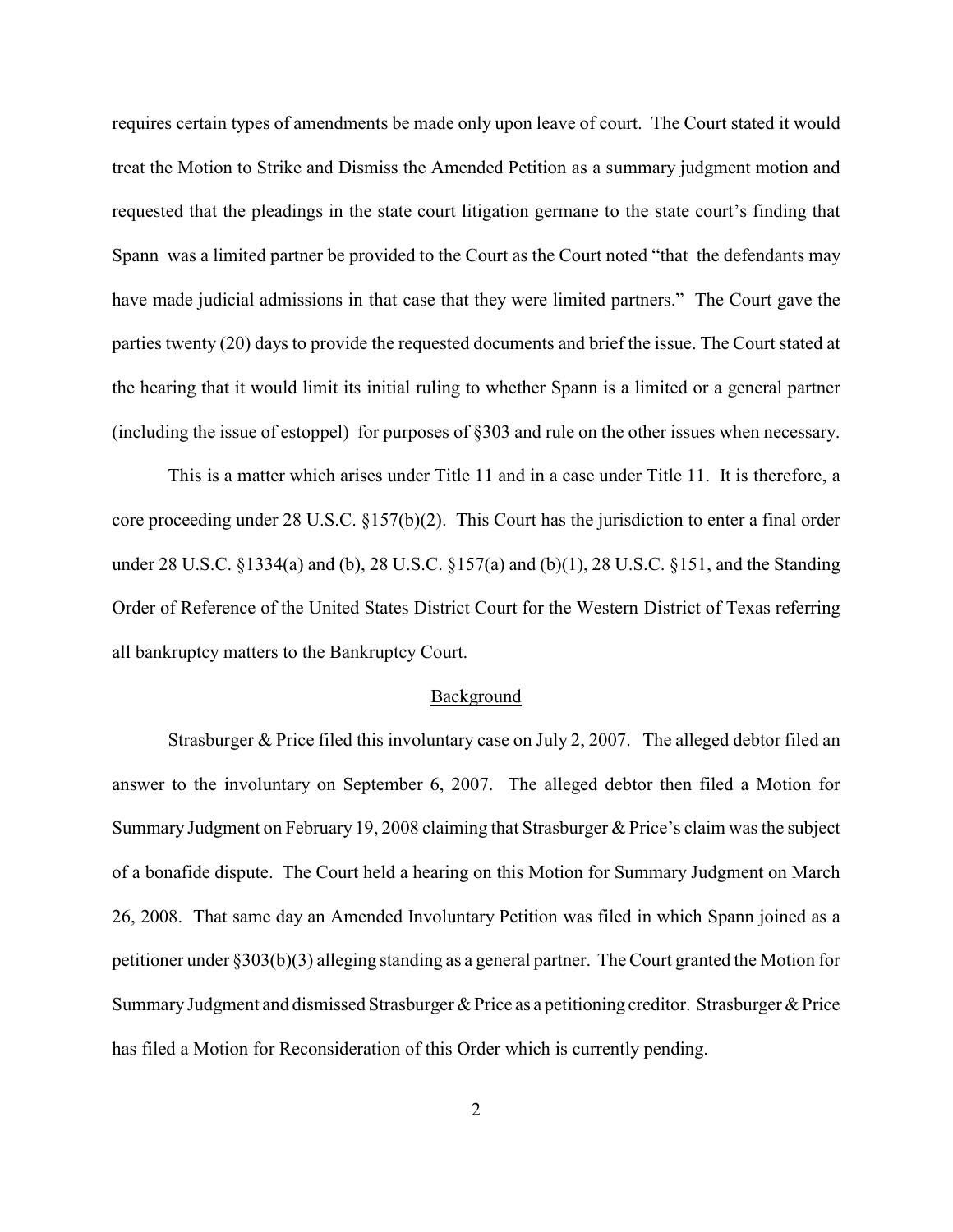### Findings of Fact

1) Spann's Inconsistent Postions

Rambo Imaging, L.L.P. ("Rambo") filed a voluntary Chapter 11 bankruptcy proceeding in January, 2007 under Case No. 07-10041. In that case, Spann took the position Rambo did not belong in bankruptcy. Spann argued that Rambo filed the Chapter 11 Petition in an attempt to "forum shop." According to Spann:

"This is a partnership dispute that does not belong in bankruptcy. The filing of this case was plainly an illicit attempt to forum shop and was used to attempt to circumvent another unfavorable ruling against Nichols and Rambo in the Arbitration Proceeding. In such instances, dismissal is warranted."

*Spann's Motion to Dismiss* filed in Cause No. 07-10041-FRM (Docket No. 66) at ¶30. At the hearing on *Spann's Motion to Dismiss* held June 4, 2007, Spann argued that the case was nothing more than an ordinary "partnership dispute," and that bankruptcy relief was both unnecessary and unjustified. *Transcript*, *Hearing on Spann's Motion to Dismiss* in Cause No. 07-10041-FRM

(Docket No. 102) at page 13, lines 10-13 and at page 14, lines 1-15.

Rambo also filed an adversary proceeding against Spann in that case. Spann argued that the parties' disputes should be resolved in arbitration–not in bankruptcy court. *Spann's Motion Under Bankruptcy Rule 7012 and Motion to Abstain* filed in Adv. No. 07-1025-FRM (Docket No. 4) ¶¶6-7.

According to Spann:

"This bankruptcy proceeding is nothing but a thinly veiled attempt for Rambo to forum shop. ...Spann seeks a swift resolution that the Complaint be dismissed on the merits. In the alternative, Spann requests that this court abstain...."

*Id.* at  $\P$ <sup> $\uparrow$  $\uparrow$  $\uparrow$  $\uparrow$ . This Court ultimately dismissed the Chapter 11 and the related adversary proceeding</sup> finding that the Chapter 11 filing had not been authorized by the partners as required by the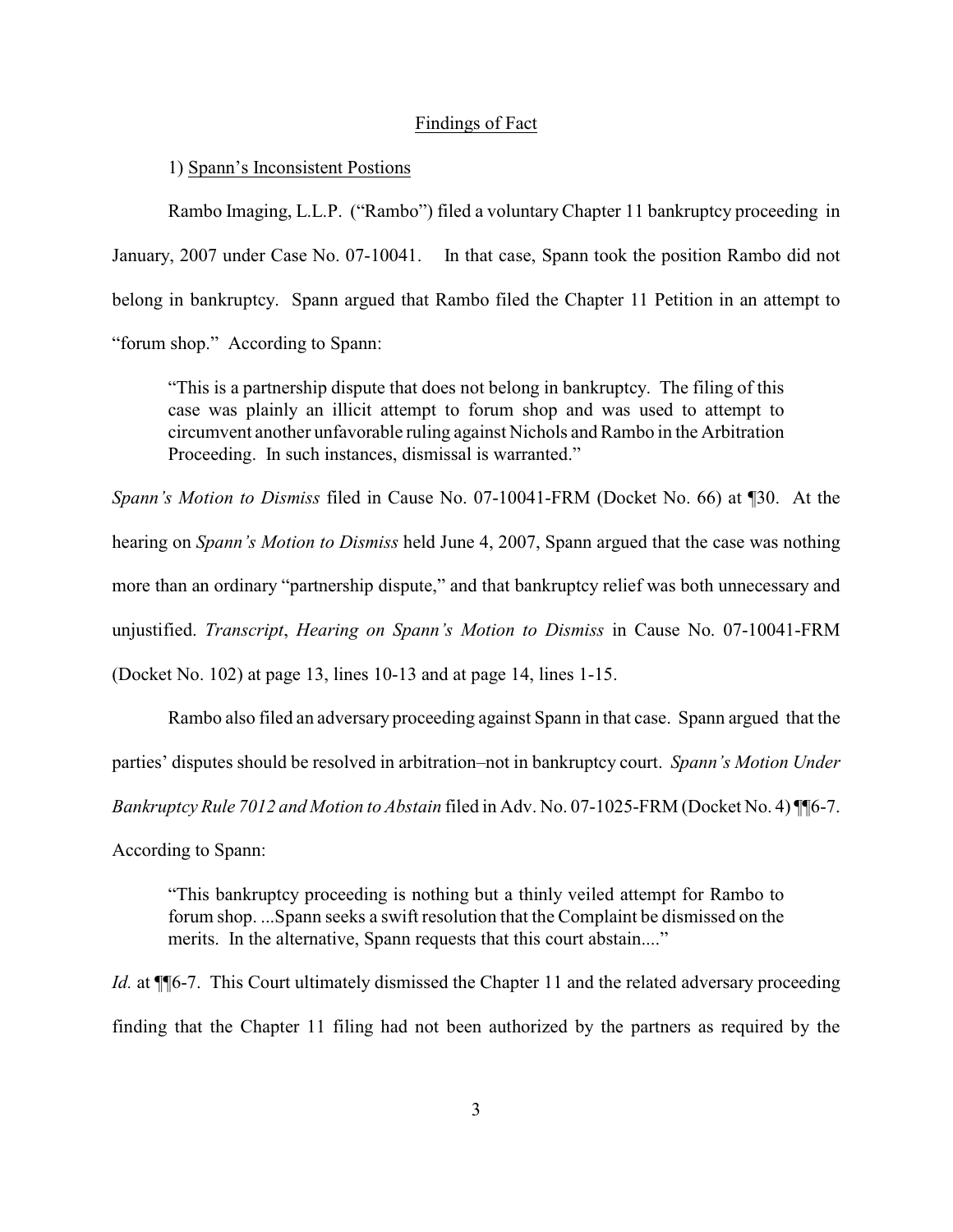Partnership Agreement.

Spann's arguments in the pending bankruptcy case appear inconsistent with his prior contentions. He now asserts that Rambo Imaging should be in bankruptcy because:

Petitioner [Spann] asserts it is in the best interests of the partnership, its creditors and it partners [sic], for this Court to supervise an orderly accounting, liquidation and administration of the partnership, including the recovery of any avoidable transfers and the determination of the validity of the claims against the partnership, all of which would serve to preserve and/or increase the size of the distributable estate. Accordingly, Petitioner believes there is a substantial risk that Petitioner's ability to protect his interest may be impaired without his intervention and the granting of relief.

*Spann's Response to Rambo's Objection to the Amended Involuntary Petition* in Cause No. 07-

11190-FRM (Docket No. 85) at ¶8.

## 2) Spann's Standing

In his *Motion under Bankruptcy Rule 7012 and Motion to Abstain* in Adversary Proceeding

07-1025 related to Rambo's previous Chapter 11 case, Spann alleged in ¶2 that he was a nonmanaging partner of Rambo and then in ¶59 that he was a limited partner of Rambo. In addition in the state court case, *PNB Financial Bank v. Spann, et al*, Spann stated under oath in his deposition: "Nor am I a general partner in any entity such as this [Rambo Imaging]." *Transcript of the Oral Deposition of Scott Weaver Spann, M.D. taken December 5, 2003* in *PNB Financial Bank v. Spann, et al.* at page 42 on lines 16-17. After the state court tried the case, the court entered proposed findings of fact. Among the judicial findings, the state court entered the following:

"Defendants [Spann, et al] are limited partners in the Partnership [Rambo Imaging L.L.P.]. Lewis Nichols, John Constantine and David Rambo manage the Partnership."

*Defendants' Findings of Fact and Conclusions of Law*-Findings of Fact--¶1.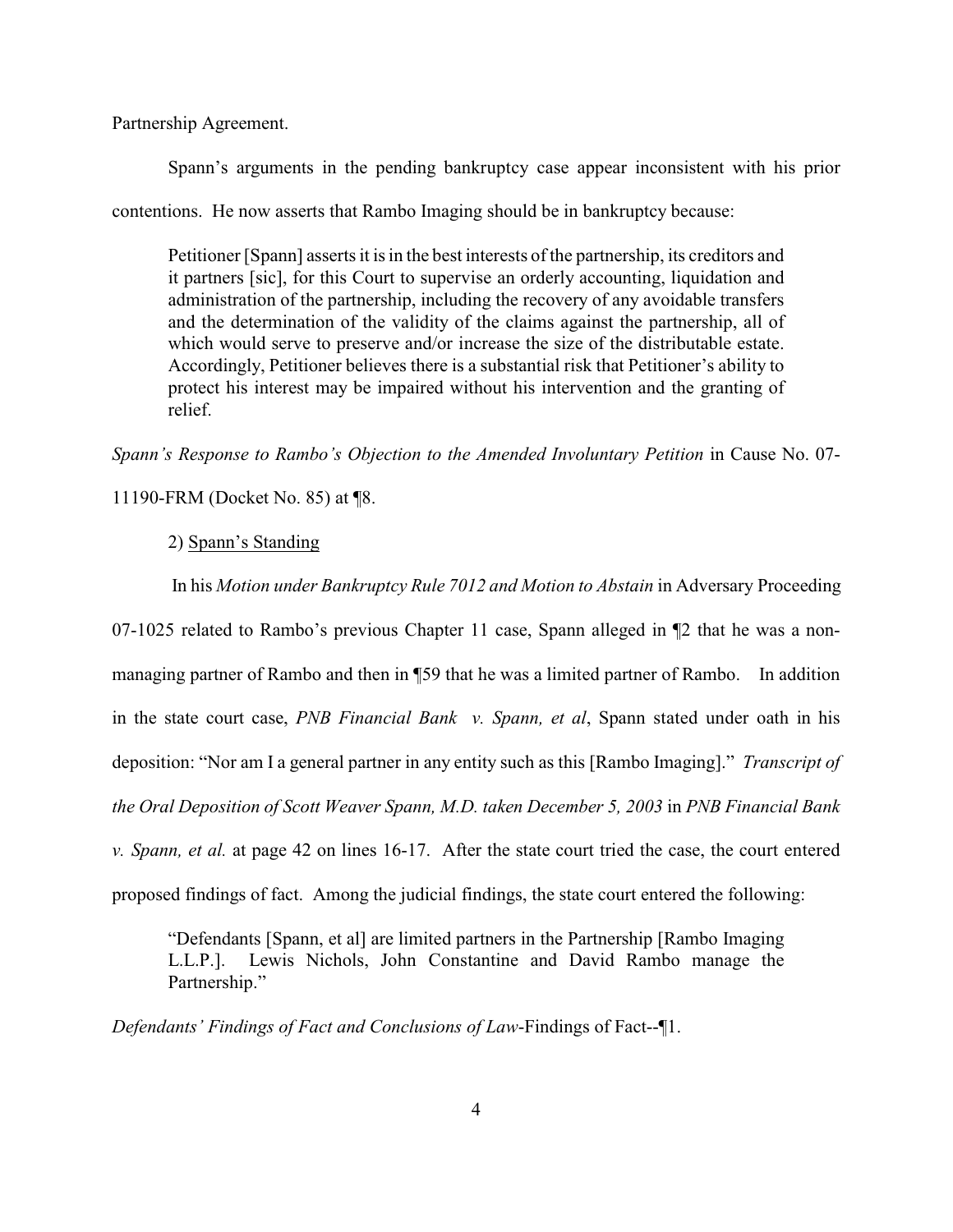The Partnership Agreement executed by Spann indicates it is a Texas partnership agreement executed under the Texas Revised Partnership Act ("TRPA") as opposed to the Texas Revised Limited Partnership Act. As such, it is a general partnership. General partners of a general partnership formed and organized under TRPA own their interests in the partnership and share rights in the management of the partnership according to the terms of their partnership agreement, or if there is no written agreement, then in accordance with the provisions of TRPA. The Rambo Partnership Agreement references the TRPA and the term "Act" in the agreement is defined in the agreement as "the Texas Revised Partnership Act."

Under the written Partnership Agreement, Rambo Imaging is managed by certain managing

partners of which Spann is not one. The Partnership Agreement provides:

### 5.01 Management by the Managing Partners

- A. Powers of Managing Partners. Except for situations in which Partner approval is required by this Agreement, or by nonwaivable provisions of applicable law, and subject to the provisions of Section 5.02;
	- 1. The Partnership will be managed by one or more Managing Partners; and

2. The Managing Partners may make decisions and take actions for the Partnership by a majority vote as follows:

a. Entering into and performing contracts, agreements, and other undertakings binding the Partnership that may be necessary to further Partnership's purpose, provided such contract, agreement and other undertaking is not terminable at will and involves an anticipated expenditure of over \$20,000;

b. Opening and maintaining bank and investment accounts and arrangements, drawing checks and other orders for payment of money and designating individuals with authority to sign or give instructions with respect to those accounts and arrangements;

c. Maintaining the Partnership's assets in good order.

d. Collecting sums due the Partnership;

e. To the extent that Partnership funds are available, paying the Partnerships's debts and obligations;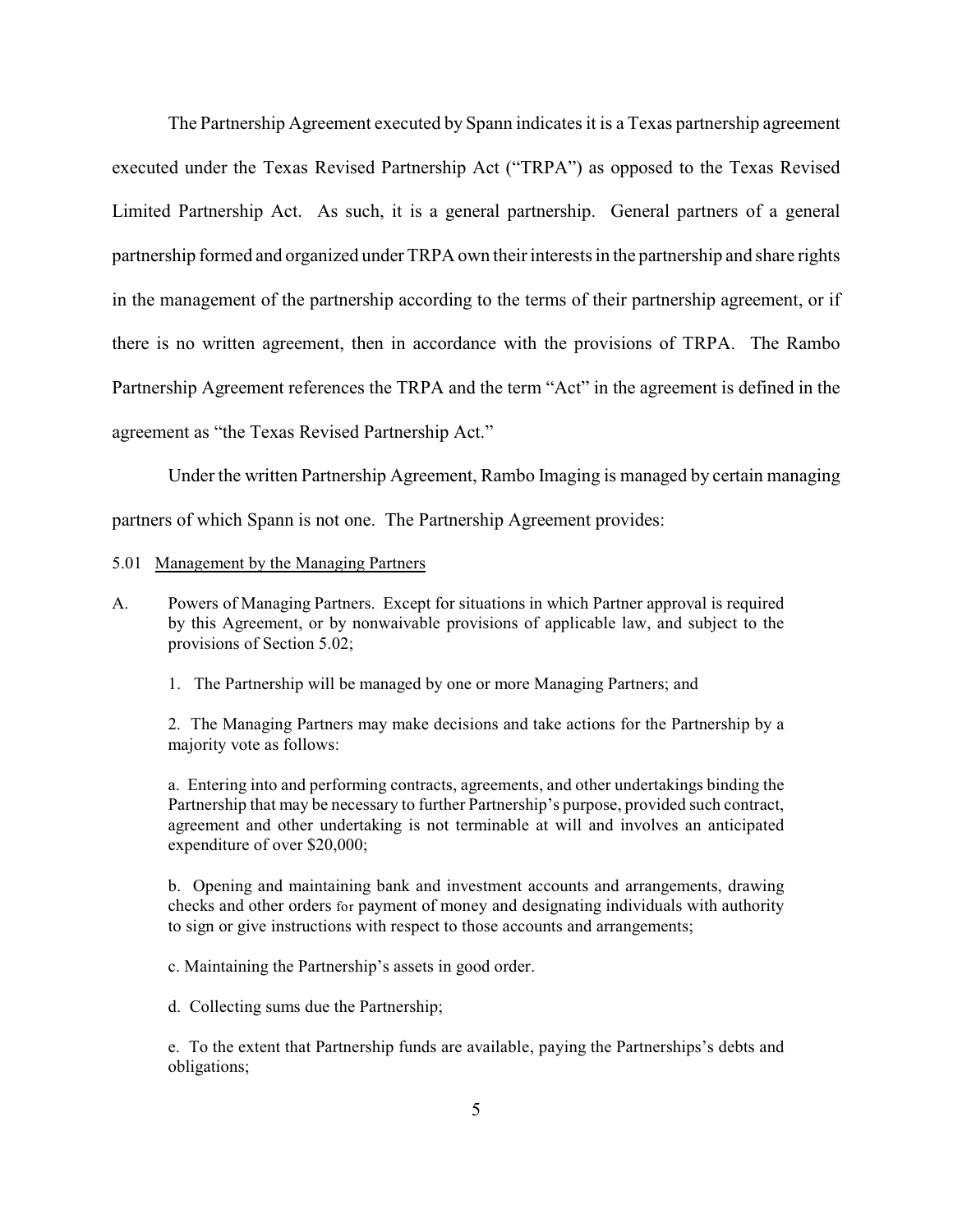f. Acquiring, utilizing for Partnership purposes, and disposing of any Partnership asset, provided such asset does not have a cost or fair market value in excess of \$50,000;

g. Borrowing money or otherwise committing the Partnership's credit for Partnership activities and voluntary prepayments or debt extensions including borrowing from Partners, provided such borrowing does not exceed \$20,000;

h. Obtaining insurance for the Partnership; and

i. Executing, amending or terminating any agreements with third party payors.

Pursuant to the Partnership Agreement, there are certain situations under the agreement,

however, in which partner approval is required:

B. Restrictions on Managing Partners' Power. The Managing Partners may not cause the Partnership to do any of the following without obtaining the approval of the holders of at least two-thirds (2/3rds) of all Partnership Units, unless otherwise required by the Act:

1. Sell, lease exchange or otherwise dispose of all or substantially all the Partnership's assets (with or without good will), other than in the regular course of the Partnership's business;

- 2. Be a party to a merger, exchange or acquisition;
- 3. Amend or restate the Agreement; or
- 4. Require any Additional Capital Contributions by Partners.
- C. Powers Reserved to Partners. All powers not specifically delegated to the Managing Partners by this Section are reserved to the Partners unless delegated to the Managing Partners by action of the holders of a majority of the Partnership Units. In addition to any Managing Partners' approval that may be required by this Agreement or by nonwaivable provisions of applicable law, the following functions must be approved by the holders of the majority of all Partnership Units, unless otherwise required by the Act:

1. The acquisition, pledging, encumbrance or disposition of any interest in real property;

2. The assumption or guarantee of any indebtedness related to the borrowing of funds in excess of \$20,000;

3. The pledge or hypothecation of any assets of the Partnership (other than to secure a purchase money security interest in such asset);

4. The requirement of the personal guarantee of any Partner of any indebtedness of the Partnership related to the borrowing of funds by the Partnership;

5. Admission of a new Partner;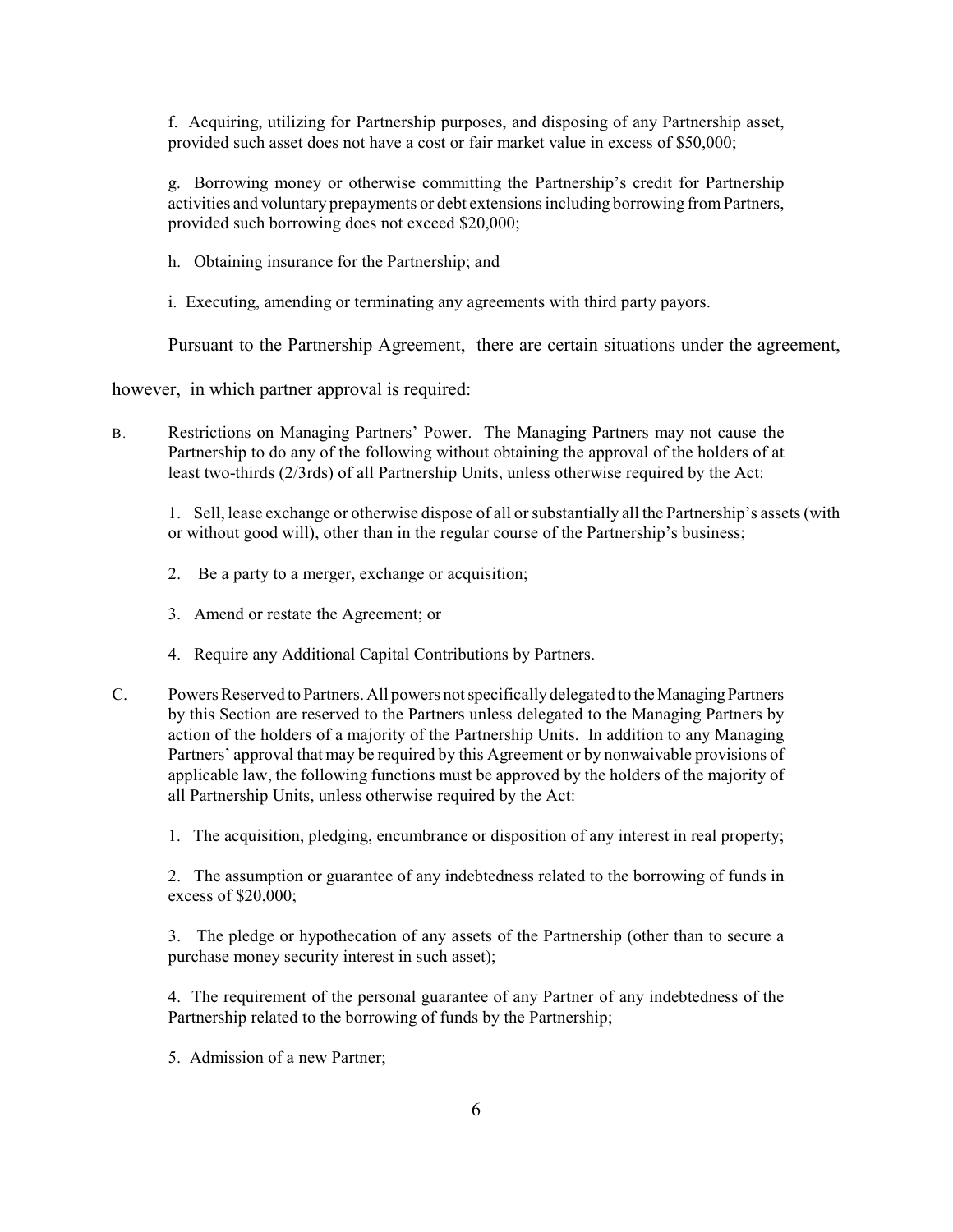6. The selection, removal and change of authority and responsibility of lawyers, accountants and other advisers and consultants;

7. The determination of distributions of Partnership cash and other property;

8. The hiring or termination of the Administrator or Chief Executive Officer and staff of the Partnership; or entering into a written Management Agreement;

9. Distributions pursuant to Section 4.02.

D. Additional Restrictions on Powers of Managing Partners. During the time period in which J.D.R. Managment Company, an Oklahoma corportion ("JDR") is serving as the Managing Partner, all decisions and actions relating to the Management Service Agreement between JDR and the Partnership shall be made by the Partners as a whole excluding JDR.

Even though Rambo Imaging L.L.P. was formed as a general partnership, it is also a registered limited liability partnership. In Texas both general partnerships and limited partnerships can take advantage of the liability protections afforded by the Texas Business Organizations Code which permits both types of partnerships to register as "limited liability partnerships." *See* TBOC §152.801 et. seq. which sets forth strict requirements relating to financial responsibility and insurance that the registered limited liability partnership must maintain to retain protection under the statute.

Rambo claims that Spann is not a general partner because the state court in *PNB Financial Bank v. Spann et. al.* made a factual determination that he is a limited partner. Rambo further claims that if such finding is not sufficient to preclude Spann's assertion that he is a general partner his deposition testimony in that state court proceeding as well as his statements made and his positions taken in Rambo's prior bankruptcy estop him from now claiming that he is a general partner for purposes of §303 of the Bankruptcy Code.

#### Issues Presented

1. Is Dr. Scott W. Spann M.D. a general partner of Rambo Imaging L.L.P. such that he has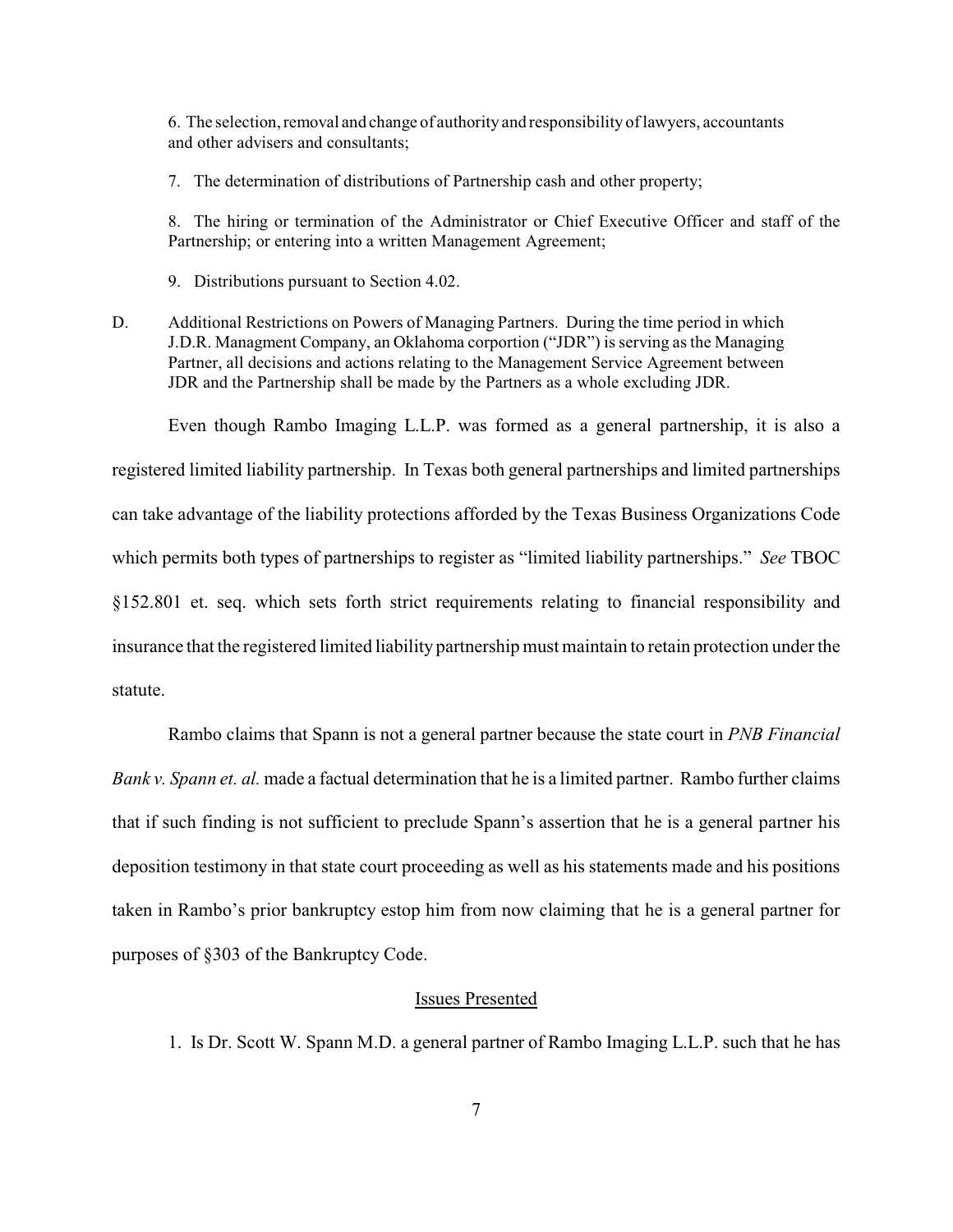standing to be a petitioner in this involuntary case?

2. If Dr. Scott W. Spann M.D. is a general partner is he estopped from claiming such?

### Conclusions of Law

Subsection (b)(3) of §303 of the Bankruptcy Code provides than an involuntary case can be filed by (1) fewer than all the general partners or (2) if all the general partners are in bankruptcy, a general partner, trustee of the general partner or holder of a claim against the partnership. This provision is particularly useful when there is a disagreement among the general partners. A general partner may want to file a petition when that partner believes the other partners have committed acts detrimental to the partnership and its creditors, particularly if those acts could result in personal liability of the petitioning partner. The petitioning partner would want the filing so that there could be an orderly liquidation and administration of the partnership.

The statute allows such action only by a general partner. The determination of whether a person is a general partner is made by interpreting the underlying agreements of the parties as governed by state law. *In re Pallet Reefer Co.,* 233 B.R. 687 (Bankr. E.D. La. 1999).

The Rambo Imaging L.L.P. Partnership Agreement indicates that it is a general partnership. As such, it would appear that all of the partners to the agreement are general partners regardless of the fact that there are designated managing partners to manage the day to day affairs of the partnership. This is further confirmed when one looks at the rights reserved to all the partners in connection with their full authority to make certain management decisions.

However, although Rambo Imaging L.L.P. is established under the Texas Revised General Partnership Act, it has also elected to be a registered limited liability partnership.

Limited liability partnerships usually afford partners some degree of limited liability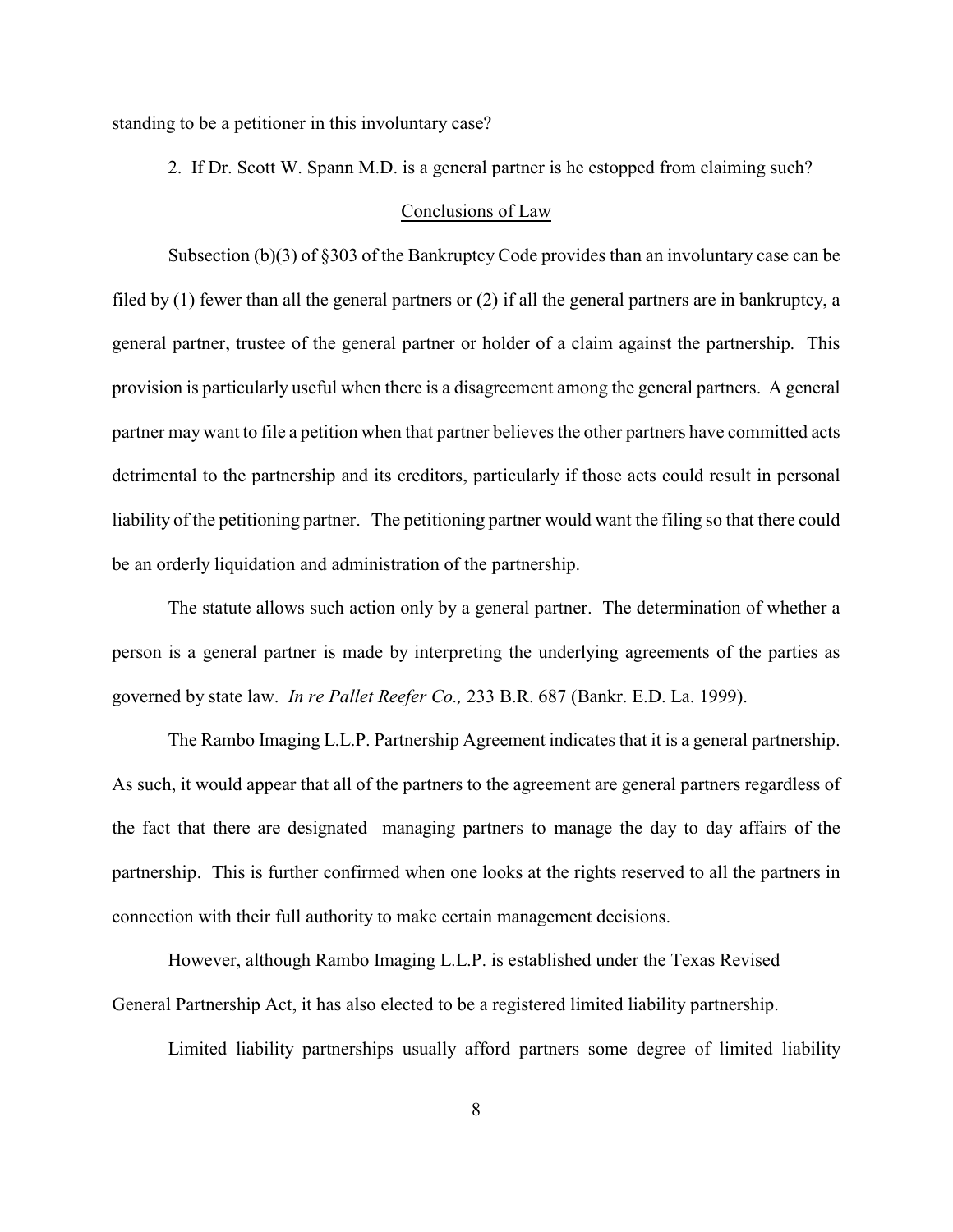protection. Generally, these partnerships are formed by attorneys, accountants or other professionals. The nature and extent of the limitation on liability of partners varies from state to state, but generally includes protection from liability for the professional negligence of the other partners. In some states, partners in an LLP enjoy full vicarious liability protection from partnership debts similar to the protection given to shareholders of a corporation.

In 1991, Texas adopted the first Limited Liability Partnership law allowing partners to shield themselves from tort, but not contract, liability. Tex. Rev. Civ. Stat. Ann., art. 6132b, §15 (Vernon 1992). This came from a cry for protection from personal liability claims from unincorporated law and accounting firms. Robert W. Hamilton, Registered Limited LiabilityPartnerships: Present at the Birth (Nearly), 66 Colo. L. Rev. 1065 (1995). In 1997, the statute was amended to shield partners in Texas LLPs from contract liability as well. Tex. Rev. Civ. Stat. Ann. art. 6132b-3.08 (Vernon 1998). The same full shield was carried over into subsequent amendments of the statute, the most recent being the Texas Business Organizations Code. §152.801 et. seq. (eff. Jan. 1, 2006).

Section 152.801 Liability of a Partner provides:

(a) Except as provided by subsection (b), a partner in a limited liability partnership is not personally liable, directly or indirectly, by contribution, indemnity or otherwise, for a debt or obligation of the partnership incurred while the partnership is a limited liability partnership.

(b) A partner in a limited liability partnership is not personally liable for a debt or obligation of the partnership arising from an error, omission, negligence, incompetence, or malfeasance committed by another partner or representative of the partnership while the partnership is a limited liability partnership and in the course of the partnership business unless the first partner:

(1) was supervising or directing the other partner or representative when the error, omission, negligence, incompetence, or malfeasance was committed by the other partner or representative;

(2) was directly involved in the specific activity in which the error, omission, negligence, incompetence, or malfeasance was committed by the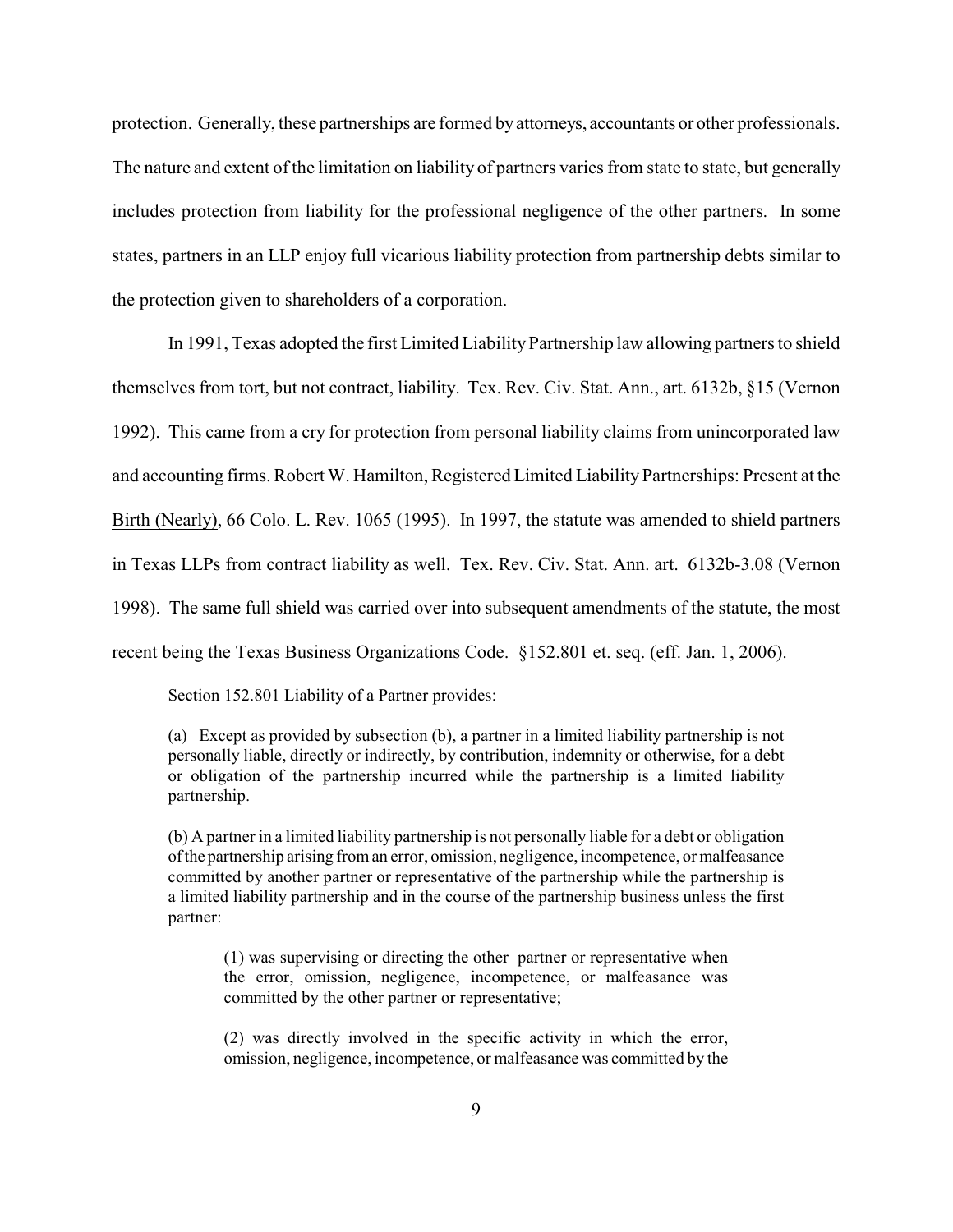other partner or representative; or

 (3) had notice or knowledge of the error, omission, negligence, incompetence, or malfeasance by the other partner or representative at the time of the occurrence and then failed to take reasonable action to prevent or cure the error, omission, negligence, incompetence, or malfeasance.

This Court was unable to find any case law addressing the ability of a limited liability partner's authority to file an involuntary petition. However, one treatise, Collier on Bankruptcy, discusses the issue that arises if fewer than all general partners in an LLP file an involuntary petition under §303(b)(3). It states that in those states that grant partners full limited liability protection, similar to the liability limitations afforded shareholders of a corporation, the partnership falls within the Code's definition of "corporation," Collier on Bankruptcy [303.07[5], 15<sup>th</sup> Ed. Revised.(2008) "Corporation" is defined in the Bankruptcy Code to include a "partnership association organized under a law that makes only the capital subscribed responsible for the debts for such association." 11 U.S.C. §101(9)(A)(ii). By defining "corporation" to include such partnerships, Congress apparently intended that such limited liability partnerships would be treated as corporations and not as partnerships under the Code. Moreover, in view of §303(b)(3)'s purpose, which is to protect general partners who are exposed to personal liability for partnership obligations by enabling them to preserve the value of partnership assets through bankruptcy, it makes sense that §303(b)(3) should not be available to limited liability partners who are not personally liable for partnership debts. In this context, there is no reason to treat partners in a limited liability partnership differently from shareholders in a corporation.<sup>1</sup>

<sup>&</sup>lt;sup>1</sup>Under §723(a), a trustee shall have a claim against general partners "to the extent that under applicable nonbankrutpcy law such general partner is personally liable for such deficiency." The legislative history of this statute indicates it was amended to clarify that a partner of a registered LLP would only be liable to the extent the partner would be personally liable for a deficiency according to the applicable LLP statute.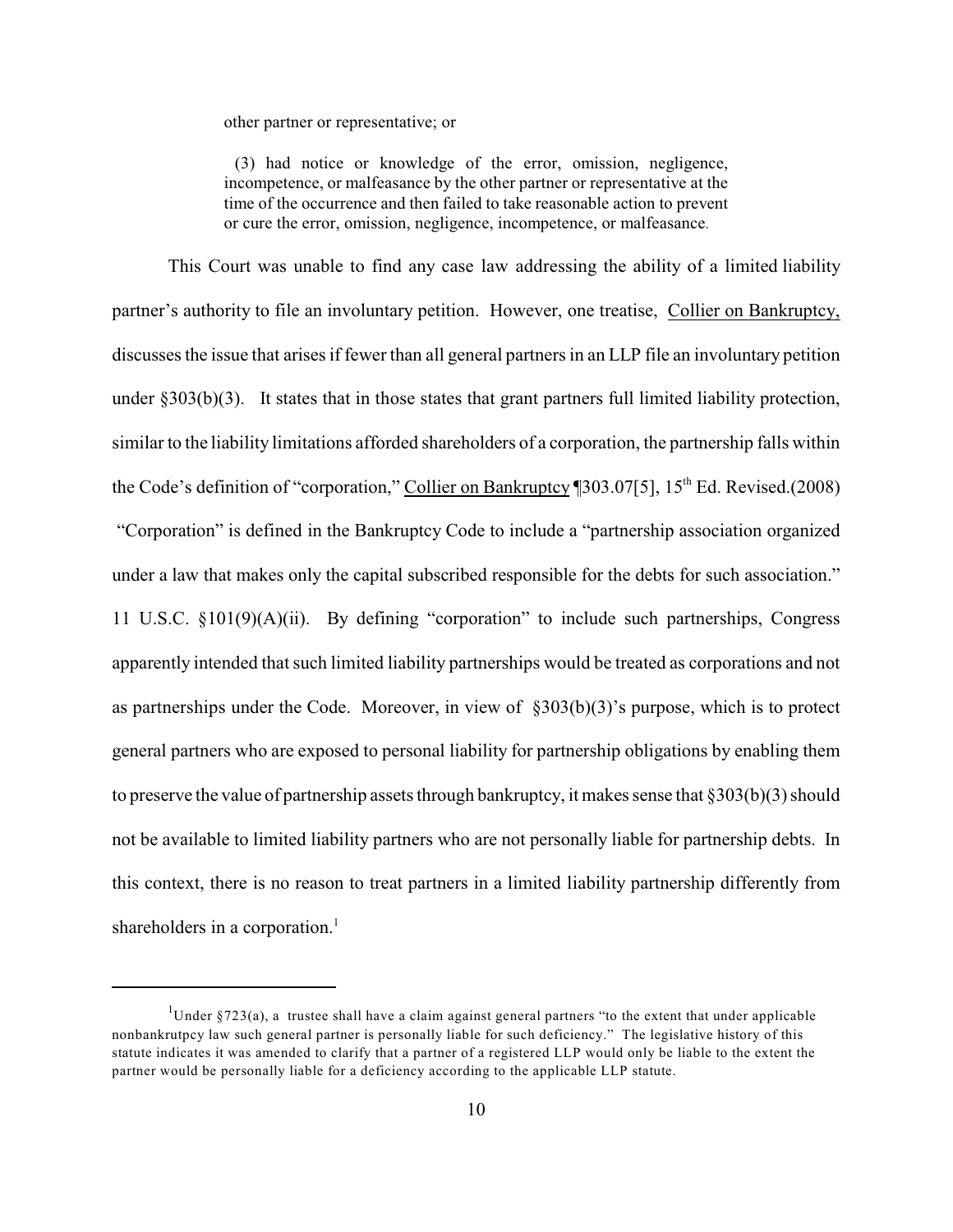For these reasons, Collier on Bankruptcy takes the position that if a limited liability partnership is registered in a state that grants its general partners the same type of limited liability afforded to shareholders of a corporation, rather than merely protecting them from vicarious liability for negligence or other acts of wrongdoing by another partner, §303(b)(3) should not be applicable. Collier on Bankruptcy,  $[303.07[5]$ , 15<sup>th</sup> Ed. Revised (2008).

Spann, although a general partner, has standing like that of a shareholder of a corporation. As such, he is ineligible to be a petitioning partner under 11 U.S.C. §303(b)(3).

Rambo next argues that even if Spann is a general partner, the *PNB* litigation should have some type of preclusive effect on petitioner in this case as well as various statements and positions taken with respect to Rambo's previous bankruptcy case. In *PNB Financial Bank v. Scott Weaver Spann, et al,* in the District Court of Travis County, Texas, 53<sup>rd</sup> Judicial District, No. GN302233 the plaintiff, PNB, sought to subrogate to the rights of Frost Bank and Guaranty Bank in order to recover against the defendants, including Spann's personal guaranty of loans made to Rambo by Frost and Guaranty, after PNB had paid those loansin full. PNB alleged numerous theories of liability but did not seek to hold the defendants liable on the theory that they were general partners, as the liability of a general partner in a limited liability partnership for such types of debts is limited by the Texas Revised Partnership Act and the TBOC. Spann and the other defendant partners filed a declaratory judgment counterclaim against PNB, seeking declaratory judgment that their guarantees to Frost Bank and Guaranty Bank had been extinguished upon PNB's payment and that procedures to obtain authority under the Partnership Agreement to obtain the loan from PNB and to require the partners to sign personal guarantees had not been followed. In its Findings of Fact and Conclusions of Law in the record, the state court found that the managing partner did not obtain the authority to obtain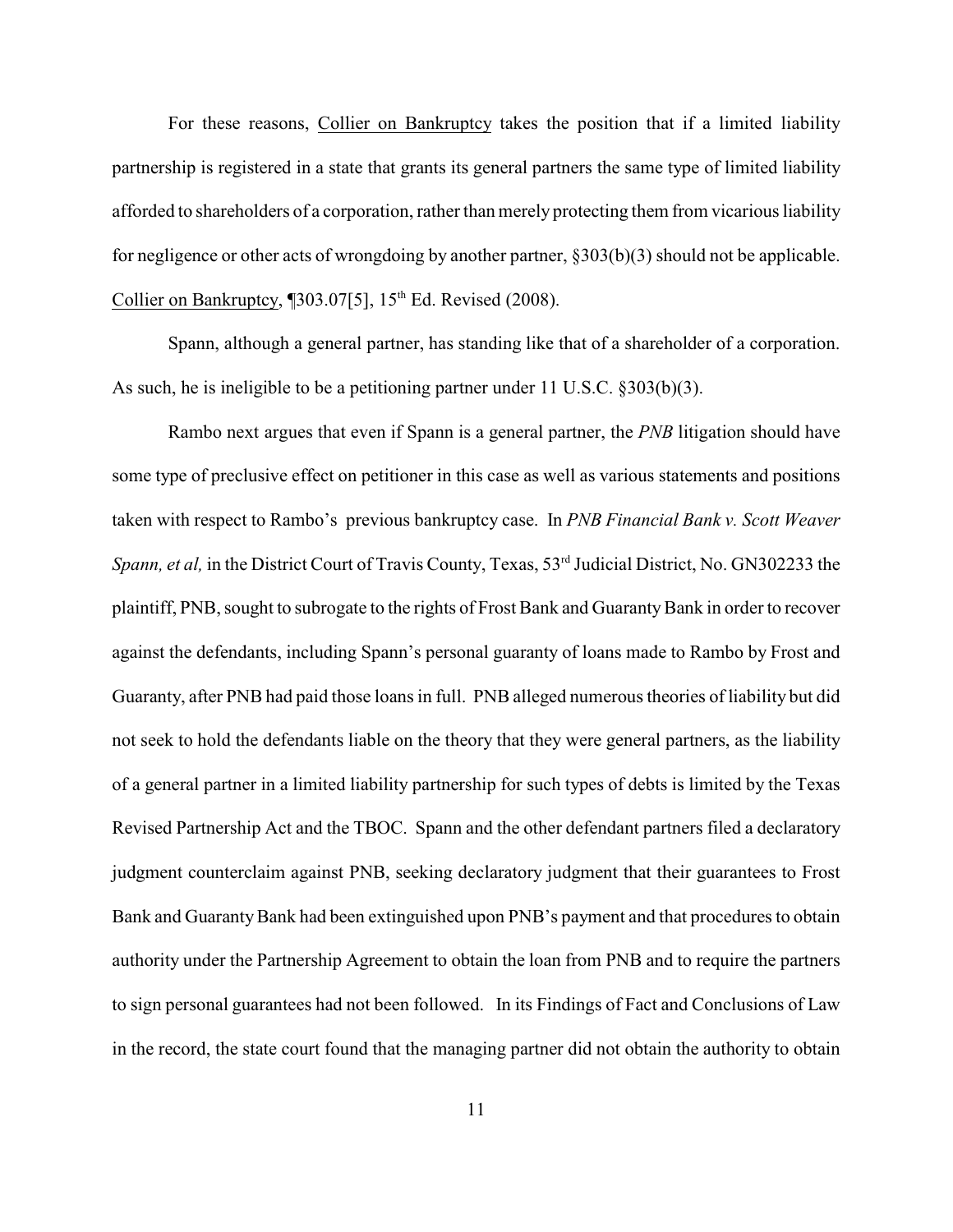the loan from PNB because it did not follow the requirements of the Partnership Agreement and obtain the consent of the requisite majority of the partners. The partners, according to the ruling, had no obligation to PNB to execute personal guarantees of the PNB loan.

Rambo claims that the state court's reference to the defendant partners as "limited partners" in its Findings of Fact and Conclusions Of Law along with Spann's deposition testimony that he is not a general partner somehow has a preclusive effect on Spann's ability to now claim he is a general partner and file this involuntary petition against Rambo.

We agree with Spann that res judicata or claim preclusion prevents the relitigation of a claim or cause of action that has been finally adjudicated, as well as related claims and causes of action, that with the use of diligence, should have been litigated in the prior suit. *Barr v. Resolution Trust Corp.,* 837 SW2d 627, 628 (Tex. 1992). Res judicata, claim preclusion prevents splitting a cause of action. *Id.* Collateral estoppel,or issue preclusion prevents relitigation of particular issues already resolved in a prior suit. *Id.*

 Under collateral estoppel, it is Rambo's burden to establish each and every element of the theory. *See John G. & Marie Stella Kenedy Mem'l Found. v. Dewhurst,* 90 S.W.3rd 268, 288 (Tex. 2002). With respect to collateral estoppel, Rambo must establish that "the facts sought to be litigated in the second action (i.e. this involuntary case) were fully and fairly litigated in the first action (i.e. state suit); and 2) those facts were essential to the judgment in the first action; and 3) the parties (i.e. Spann and Rambo) were cast as adversaries in the first action. *Id.* Rambo cannot satisfy any of the three elements of collateral estoppel. The issue as to whether petitioner status in the Rambo partnership was as a general partner or a limited partner was never an issue in the state court suit. It is also clear that petitioner's status in the Rambo partnership, whether as a general partner or a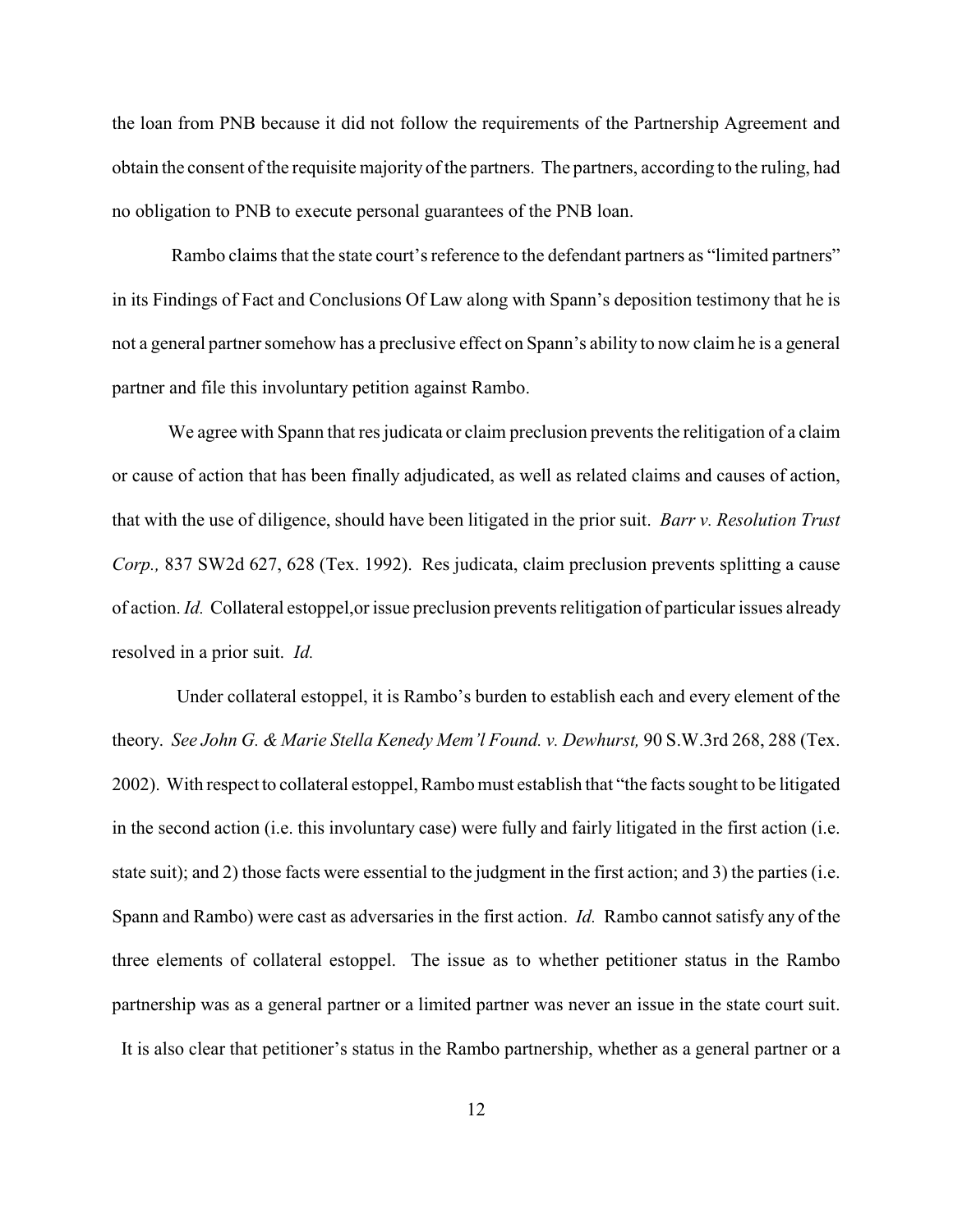limited partner, was not a fact issue essential to the judgment or the findings of facts and conclusions of law in the state suit. Further, Rambo was not cast as an adversary party in the state suit as it was not a party to the litigation at all. Collateral estoppel does not apply in this case.

If anything, this is a case of judicial estoppel which the Court pointed out on the record during the hearing. The doctrine of judicial estoppel is applied by courts to prohibit parties from deliberately changing positions according to the exigencies of the moment in order to protect the integrity of the judicial process. It is an equitable doctrine invoked by a court within its sound discretion. *Id.* The Court of Appeals for the Fifth Circuit employs several factors in balancing the equities in determining whether to apply the doctrine: 1) whether the party's later position is clearly inconsistent with its earlier position; (2) whether the party has succeeded in persuading a court to accept that party's earlier position; 3) whether the party seeking to assert an inconsistent position would derive an unfair advantage or impose an unfair detriment on the opposing party if not estopped. In re ARK-LA-TEX Timber Co., Inc., 482 F.3d 319 (5<sup>th</sup> Cir. 2007)(citing *New Hampshire v. Maine,* 532 U.S. 742, 750, 121 S.Ct. 1808 (2001)). The Supreme Court in *New Hampshire* observed in its review of federal appellate court decisions applying the doctrine that "[t]he circumstances under which judicial estoppel may appropriately be invoked are probably not reducible to any general formulation of principal," and "[i]n enumerating these factors, we do not establish inflexible prerequisites or an exhaustive formula for determining the applicability of judicial estoppel." *Id.* at 750-751. Further, the Supreme Court opined that it might be appropriate "to resist application of judicial estoppel 'when a party's prior position was based on inadvertence or mistake.'" *Id.* at 753 (citing *John s. Clark Co. v. Faggert & Frieden, P.C.*, 65 F.3d 26, 29 (4<sup>th</sup> Cir. 1995 (explaining that the vice that judicial estoppel is designed to prevent is the "cold manipulation"